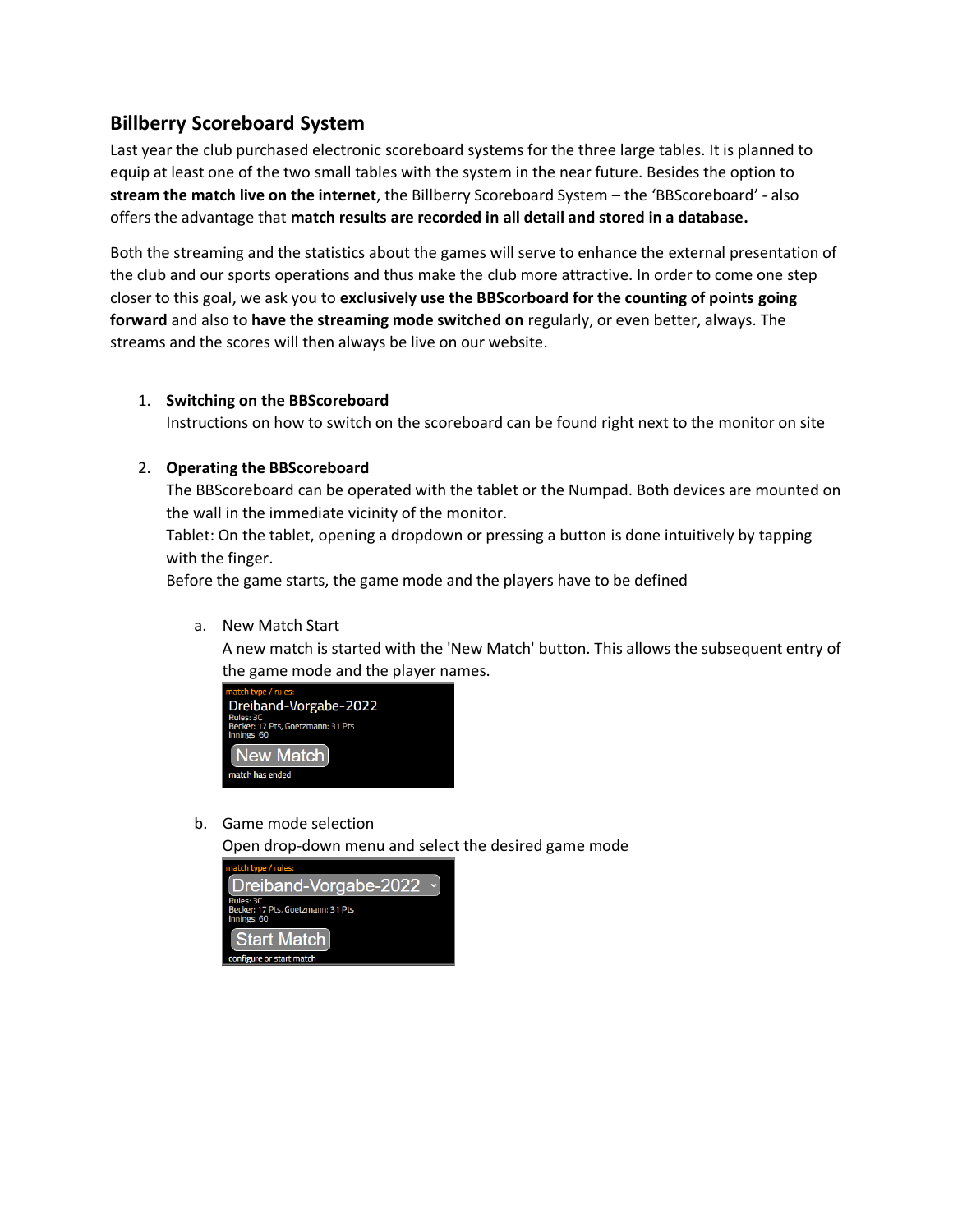c. Selection of the player

Open the respective drop-down menu and select the player. With the button 'Swap Player' player 1 and player 2 can be swapped

| <b>Becker T.</b> |  |
|------------------|--|
| Swap Player      |  |
| Goetzmann K.     |  |

d. Start Match

The match is started with the 'Start Match' button.



# 3. **Counting points (three-cushion)**

As a rule, the following buttons can be seen after the start of the match:



a. To count a point, press the '+' key. The score of the active player increases by 1.

#### b. Player change / end of inning

To end the recording for the player currently authorized to play and to transfer the right to play to the other player, press the 'P' (=player) button.

- c. Correction of a faulty entry (=Undo) to correct a faulty entry, the 'U' button is pressed. By pressing the 'Undo' button several times, even errors made further back in time can be corrected.
- d. End of match

The BBScoreboard recognizes the end of the game automatically, i.e. the score agreed per game mode or the maximum number of innings is recognized. This is also valid for the possibility of an equalizing shot.

Important: After an equalizing shot and if necessary points have been recorded ('+' key), the 'P' key must be pressed again, so that the system recognizes the end of the match. If, on the other hand, the player who has taken the equalizing shot achieves a draw, the system recognizes the end of the match automatically.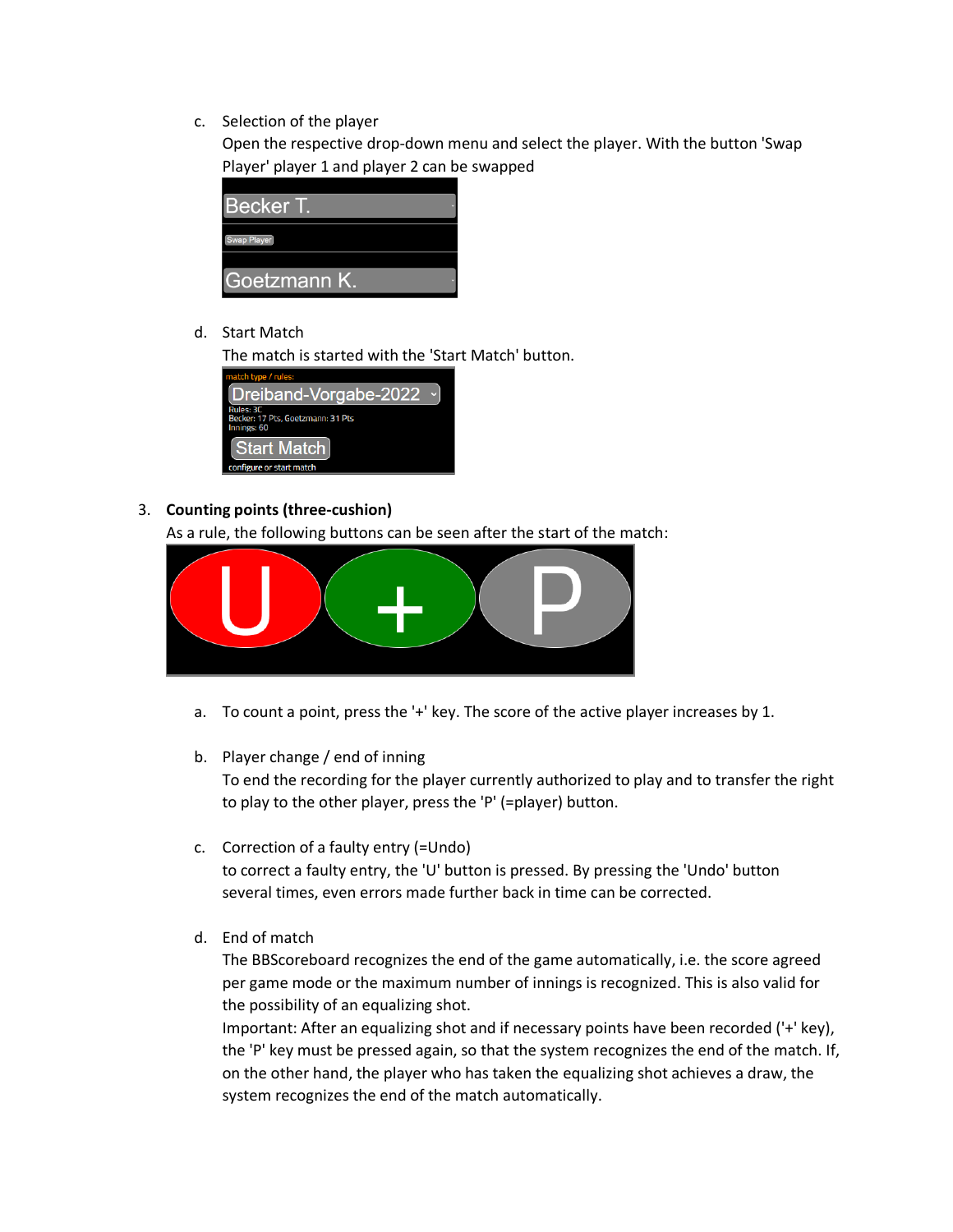## 4. **Count points (Standard Rail, Cadre, ...)**

If a discipline other than three-cushion is set as the game mode, the following keyboard usually appears on the tablet:

|  | undo   |
|--|--------|
|  | clear  |
|  | Player |
|  |        |

a. Count points

the number of points is entered cumulatively at the end of the shot and then confirmed by pressing the 'Player' button.

Example: a series of 153 points in Cadre 47/1 is entered as:

 $1 + 5 + 3 +$  Player

If you make a mistake when entering the number of points, you can reset the entry to 0 by pressing the 'clear' button.

- b. Player change / end of inning To end the recording for the current player and to confirm the previously entered points, the 'Player' button is pressed.
- c. The keyboard shown corresponds exactly to the keyboard of the Numpad

# 5. **Video mode**

the streaming mode can be switched on or off at any time, even during the match.



If the button shows the state 'streaming', or streaming & recording, then the camera is running and the livestream can be seen on the internet

# 6. **Aborting the match**

After the match starts, the 'Start Match' button becomes the 'End Match' button. By pressing the 'End Match' button, the match will be aborted immediately.



Important: This action cannot (currently) be undone, so it should be done with caution.

#### 7. **Operation with the Numpad**

The operation with the Numpad is basically as simple as the operation with the tablet. Before